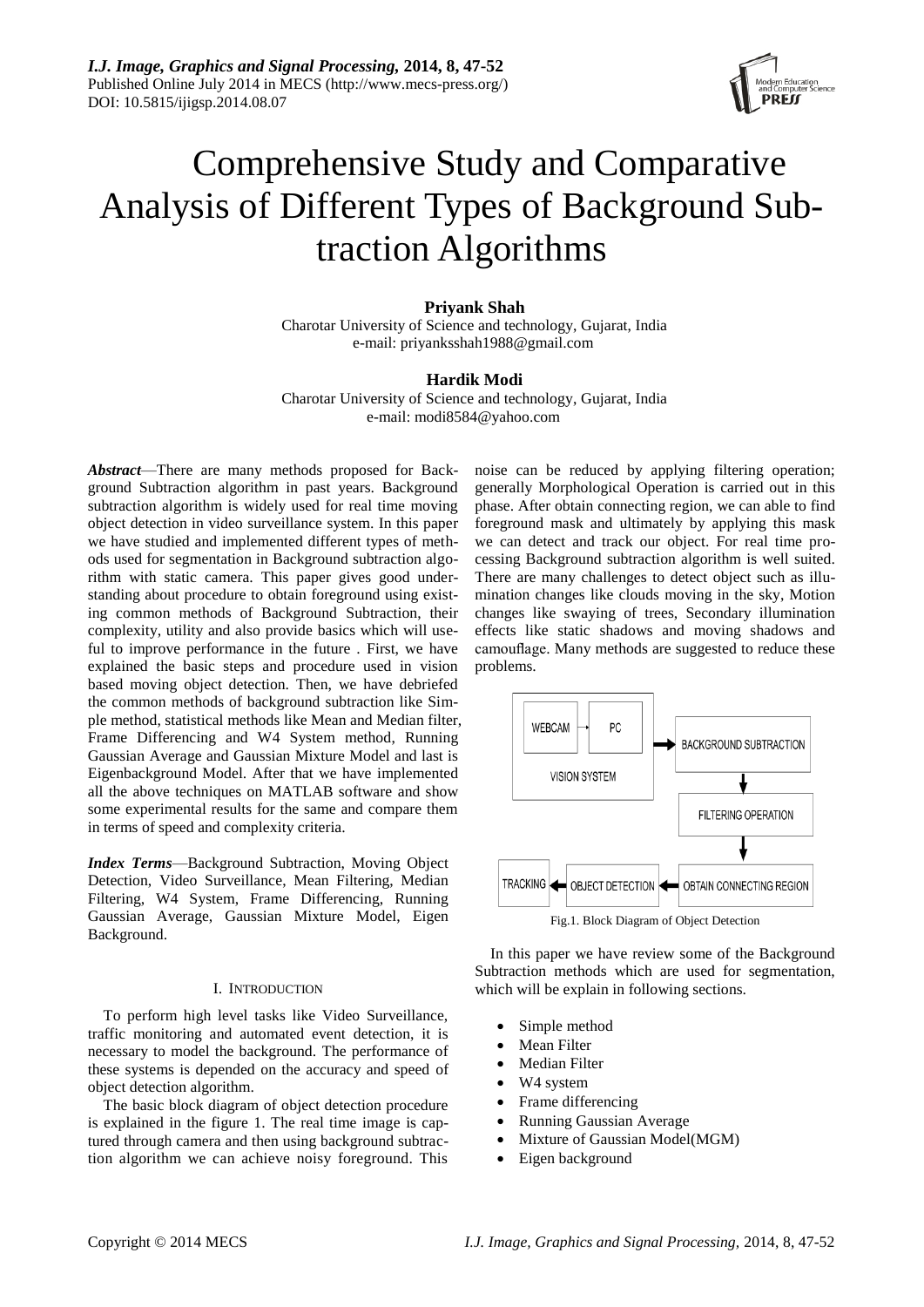#### II. SEGMENTATION METHODS

In basic method for Background subtraction, the static background image without object is taken first as a reference image. After that the current image of the video is subtracted pixel by pixel from the background image and resultant image is converted into binary image which is worked as a foreground mask. For conversion in binary image threshold is required.

$$
|I^t(x, y) - B(x, y)| > T \tag{1}
$$

Where,  $I^{\dagger}(x, y)$  is pixel intensity of frame at time t,  $B(x, y)$ y) is mean intensity on background pixel and T is threshold. When difference reaches beyond threshold the pixel categorize as a foreground pixel. So the effectiveness of the object detection is depends on the threshold value. Although this method is very fast, it is very sensitive to illumination changes and noise.

The next method is mean filtering. In this method the background is calculated using the mean of the last n frames as per (2) given below.

$$
B(x, y, t) = \frac{1}{n} \sum_{1}^{n-1} I(x, y, t - i)
$$
 (2)

Where,  $B(x, y, t)$  is reference background calculated at time t and  $I(x,y)$  is the pixels intensity. So, the foreground can be found using (3), where T is a threshold.

$$
| I(x,y,t) - B(x,y,t) | > T
$$
 (3)

Another method is median filter, in which the background is calculated as per  $(3)$ , in which background  $B(x, \theta)$  $y, t$ ) is given by  $(4)$ .

$$
B(x, y, t) = median of\nn frames{  $I(x, y, t - i)$  }\n
$$
\n(4)

The advantages of these two above methods are they are fast, easy to implement and adaptive background calculation. The disadvantages are accuracy is depends on object speed, also memory requirement is very high and global threshold i.e. same threshold for every pixel.

The next method is based on method used in W4 system. As mentioned in [1] and [2], we can say, during training sequence maximum intensity, minimum intensity and maximum intensity difference (Dmax) in successive frame of the pixel is calculated and then foreground pixel is calculated based on following equation.

$$
It(x, y) > Imax(x, y) \t Or
$$
  
\n
$$
It(x, y) < Imin(x, y) \t Or
$$
  
\n
$$
|It(x, y) - It-1(x, y)| > Dmax(x, y)
$$
\n(5)

Another method is based on frame differing also known as Temporal Differencing. As explain in [3] and [4], this method moving object is found by taking difference between two or more consecutive frames using following equation.

$$
|I_n(x, y) - I_{n-1}(x, y)| > T \tag{6}
$$

The disadvantage is that if the object moves very slowly it might not detect. So, it is only works when object satisfy certain speed criterion. Also, accuracy is very sensitive with the selection of threshold voltage. This method is based on non-adapting background subtraction.

The next approach is probabilistic known as Running Gaussian average. We can summaries from [2] and [5] that this approach is generally used with  $(R, G, B)$  and  $(Y, G)$ U, V) color spaces. In this model for each pixel location a Gaussian probability density function (pdf) of last n pixel is calculated and then it is compared with current frame. For this mean or average and standard deviation are calculated for each pixel. At time t the running average is given by

$$
\mu_t = (1 - \alpha)\mu_{i-1} + \alpha I_t \tag{7}
$$

Where,  $I_t$  is current value of pixel,  $\mu_t$  is last average and  $\alpha$  is the empirical weight, which is useful to give higher weight for current frames and lesser for old frames. Thus, we can update the reference background if changes are not so fast. After computing last average we can distinguish pixels whether it is foreground pixel or background pixel using  $\mu_t$  and  $\sigma_t$  parameters.

$$
|I_t - \mu_t| > k\sigma_t \tag{8}
$$

Where,  $\sigma_t$  is a standard deviation at time t. The pixel classified as foreground if it satisfy above equation otherwise it is classify as background. So, using (7), average can be computed without storing to much memory so the it will increases the speed of operation is well.

As by using running average formula it will also consider the foreground region for calculation of average. To eliminate this other formula is suggested.

$$
\mu_{t} = M\mu_{i-1} + (1 - M)((1 - \alpha)\mu_{i-1} + \alpha I_{t})
$$
 (9)

Where M is 1 for foreground pixel and 0 for background pixel. This is also known as selective background update method.

In practice mixture of Gaussian in used. From [5-9] we can write about the basic idea of this method is to define k Gaussian distribution for a pixel to represent its state. The pixel is separated as foreground pixel if it does not match with background Gaussians and then they can be grouped using connected component analysis. Generally value of k is defined between 3-5. If the pixel value is represented  $a_s X_t$ , we can write the probability of pixel in terms of k Gaussian equation.

$$
f(X_{t} = x) = \sum_{i=1}^{k} \omega_{i,t} \eta(x/\mu_{i,t}, \sum_{i,t})
$$
 (10)

Where,

$$
\eta\big(X_t/\mu_{i,t},\Sigma_{i,t}\big)=\frac{1}{(2\pi)^{\tfrac{n}{2}}\left|\Sigma_{i,t}\right|^{\tfrac{1}{2}}}\ e^{-\tfrac{1}{2}(X_t-\mu_{i,t})^T\Sigma_{i,t}(X_t-\mu_{i,t})}
$$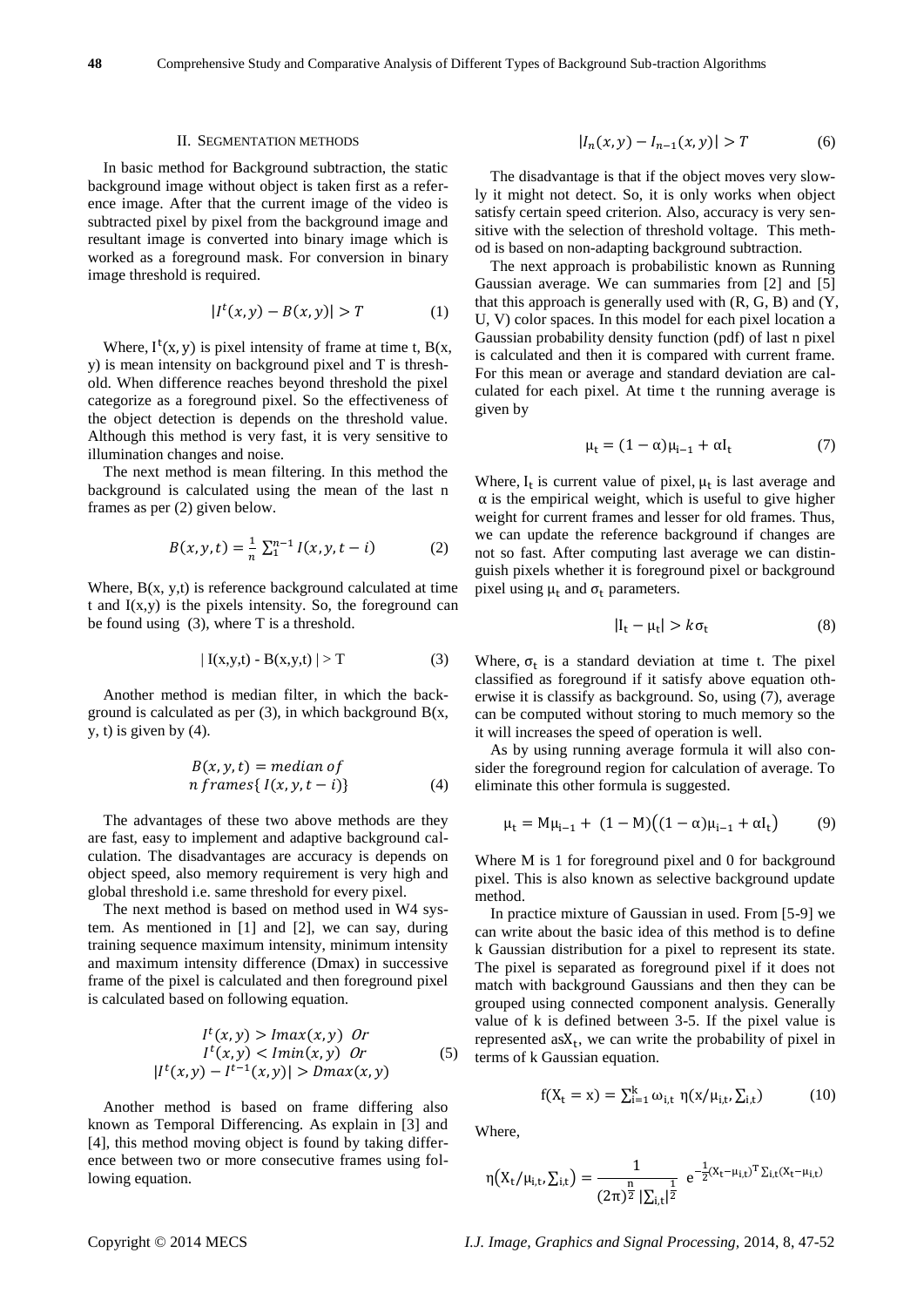$\eta(X_t/\mu_{i,t}, \Sigma_{i,t})$  is the ith Gaussian distribution at t time,  $\mu_{i,t}$  is a mean,  $\omega_{i,t}$  is covariance matrix and is mean of weight of i th Gaussian distribution and it will also satisfy equation:

$$
\sum_{i=1}^{k} \omega_{i,t} = 1 \tag{11}
$$

For simplicity we can assume that each channel of color image is independent. So, we can simply write.

$$
\sum_{i,t} = \delta_{i,t}^2 I \tag{12}
$$

If a new pixel value  $X_{t+1}$  can be matched with the exiting Gaussians using the (16) than weight of all Gaussians mean and variance can be updated using  $(13),(14)$  & (15).

$$
\omega_{i,t} = (1 - \beta)\omega_{i,t-1} + \beta \tag{13}
$$

$$
\mu_{i,t} = (1 - \rho)\mu_{i,t-1} + \rho\mu_{i,t} \tag{14}
$$

$$
\delta_{i,t}^2 = (1 - \rho)\delta_{i,t-1}^2 + \rho(I_t - \mu_{i,t})^2 \tag{15}
$$

Where,

$$
\rho = \beta \eta \big( I_t / \mu_{i,t-1}, \delta_{i,t-1} \big)
$$

If  $X_{t+1}$  do not match with any of the existing k Gaussian than the probably distribution with lowest weight is replaced by new distribution with  $\mu_{i,t} = X_{t+1}$ , a high variance and low weight. Then the first B distributions are chosen as background model,

$$
B = srg \frac{min}{b} \left( \sum_{k=1}^{b} \omega_k > T \right) \tag{16}
$$

Where, T is predefined threshold which is a minimum weight for representing a background. If a current pixel background is matches with any one of this B distribution it consider as a background pixel.



Fig.2. Representation of pixel history in k=5 modes [21]

For example if we consider gray image and set  $k=5$ , we will observe the history of a pixel something like as shown in figure 2-(a). If we choose  $B$  is three than the distribution with largest three weights becomes background model which is shown as red color in figure-2-(b).

The advantages of GMM are that we can decide threshold for every pixel and threshold is automatically updated. Secondly, this method allows object to become the part of background without destroying existing background model and GMM does a fast recovery compare to other methods explain above. The main disadvantage of GMM is that it is very sensitive to sudden light changes.

The next method is Eigen Background method. This approach is based on Eigen value decomposition. Principle component analysis (PCA) is the method which is commonly used to mold the background by significantly reduces the dimension of data. PCA can be applied on m frames and it is much faster than Gaussian Mixture Model. The method can be summarized from [10-20] as follow.

- Training set of m images of size NxN are represented by vectors of size N2. So, Now, this two dimensional vector is changed to one dimensional vector  $\Gamma$ i.
- Each image is represented by the vector Γi.
- Average image is calculated by

$$
\Psi = (\Gamma 1 + \Gamma 2 + \Gamma 3 + \Gamma 4 + \dots \Gamma M) / M \tag{17}
$$

- Each face differs from the average by  $\Phi$ i=  $\Gamma$ i Ψ which is called mean centered Image.
- A covariance matrix is constructed as:
	- $C = AA^T$ , where  $A = [\Phi_1, \Phi_2, \dots, \Phi_M]$  size of N2 x N2.
- Eigen vectors corresponding to this covariance matrix is needed to be calculated. AXi is the Eigen vector and  $\lambda i$  is the Eigen value.
- Only best M eigenvectors stored in an eigenvector matrix thus eigenvector matrix size will reduce and Eigen vectors of the covariance matrix  $AA<sup>T</sup>$  are AXi which is denoted by Ui.
- For every new image I can be projected on Eigen space I'  $= U<sup>T</sup>(I - \Psi)$ ; where (I- $\Psi$ ) is the mean centered image.
- $\bullet$  I' is converted back to the image space as I'' = U I' +  $\Psi$ . Because Eigenspace is suited for static part of seen. So, I'' will not contain any moving object.
- So, we can found foreground object using equation

$$
I - I''| > T \tag{18}
$$

Where, T is user define threshold.

By, using this step we can able to obtain foreground pixels and by connecting them we can locate foreground object.

## III. EXPERIMENT RESULTS

We have presented here experimental results on two different videos [22] performed .All experiments are performed over MATLAB 2012 version. The processor is 1.7 GHz and RAM is of 4 GB RAM. The Operating System is Windows 7. Figure 3 shows the original sequence of image on which the operation takes place via different methods. This session explains the results obtain by above methods.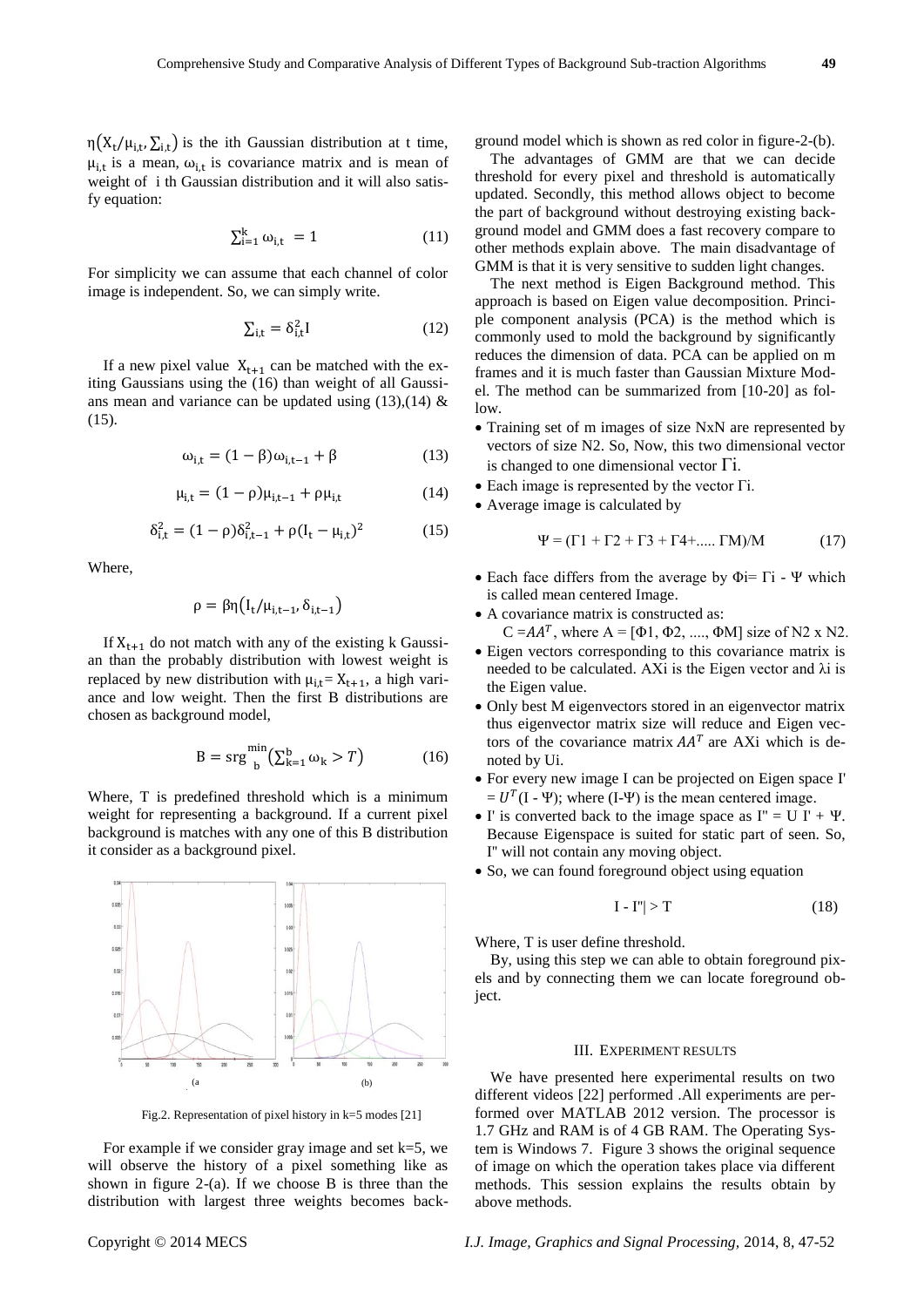When we apply simple Background Subtraction algorithm, we got results shown in figure  $4 \& 5$ . We used two different level of threshold of value 10 and 20. We can conclude that output is very much sensitive to threshold value. Also due to fix background model, output is distorted due to lighting changes.

The next results shown in figure 6-9 is mean and median filtering. We have put result by taking consideration of mean and median of last 5 and 15 frames. By comparing results of two different training signals, we can say that if training signal is too long than memory requirement is very high and if to short than updating rate gets very high. So, slow moving object is not detected property.



Fig.3. Original Video Sequence



Fig.4. Simple Background Subtraction with Threshold 10



Fig.5. Simple Background Subtraction with Threshold 20



Fig.6. Mean Filtering With Threshold 5



Fig.7. Mean Filtering With Threshold 15



Fig.8. Median Filtering With Threshold 5



Fig.9. Median Filtering with Threshold 15

The following figures 10-11 shows foreground detected by w4 system and frame differencing. As output depends on neighboring frames in both techniques, output is not so much sensitive to lighting changes and for the same reason the slow moving object is not detected accurately. In this experiment we used 10 as threshold.



Figure 10 W4 System



Fig.11. Frame Differencing

GMM uses maximum computation to calculate foreground shown in figure 12 than other explained method. Though it can able to detect slightest object movement. It depends on many parameters and have different threshold for each pixel. But we can see that it is very much sensitive to lightening changes.

Output of Eigen background method is shown in figure 13 with no adaption. Though, it is not much affected by lighting changes but it is only useful for small & medium object. Also it uses Principle Component Analysis, so method is faster than GMM.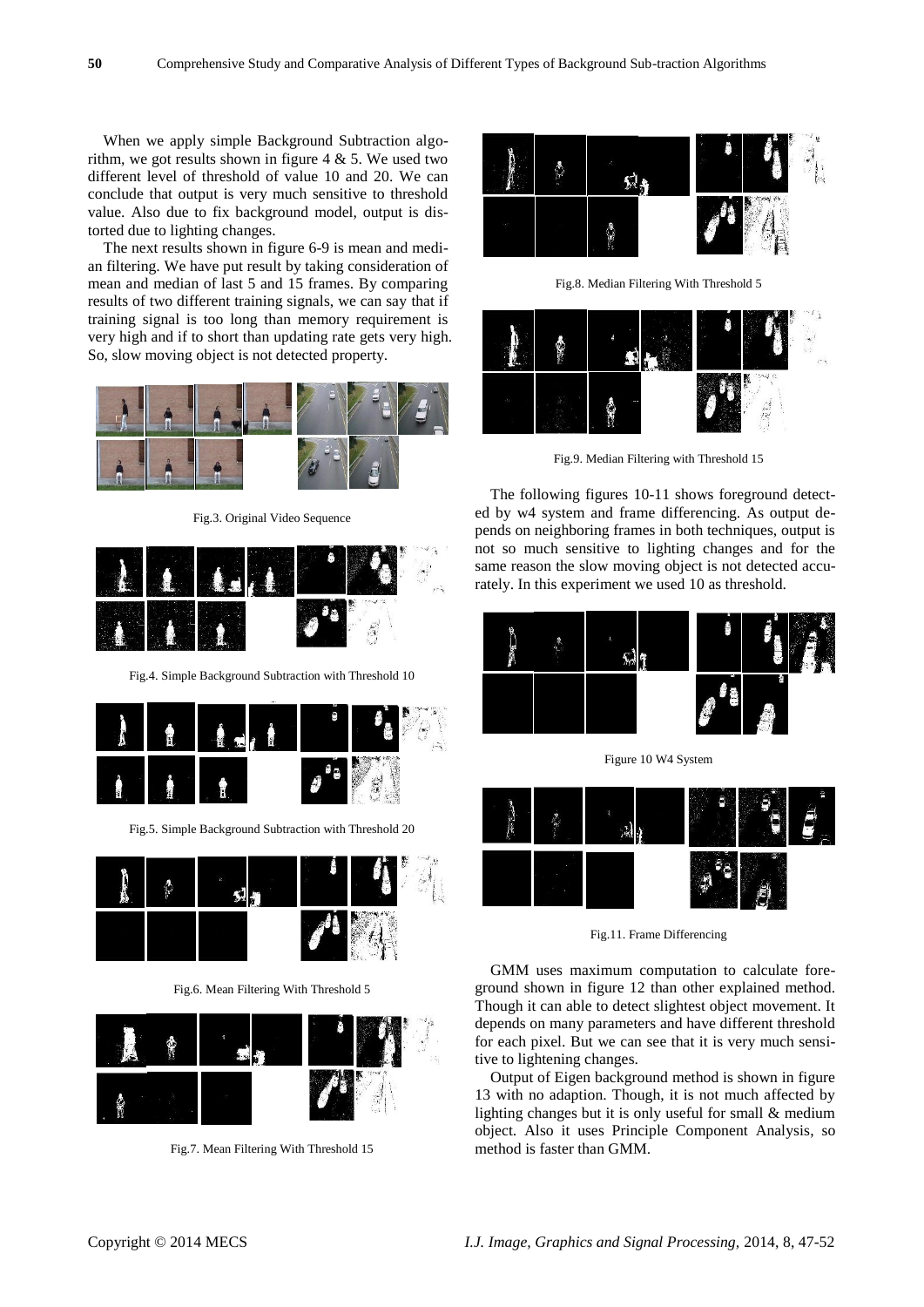Figure 12 GMM With Alpha 0.05, SD 9 and Threshold 0.3



Fig.13. Eigenbackground

By using this output we can compare them as per memory requirement and speed of algorithm which is shown in table 1. Here, values of speed are the observation that we have experience during our output evaluation for each frame. It may not be same for different conditions. Memory requirement specify here is for calculation of foreground for one pixel.

TABLE 1 Memory requirement per pixel and execution speed observed for particular video series per frame

| <b>Method</b>      | <b>Memory</b> | <b>Speed</b>       |
|--------------------|---------------|--------------------|
| Simple             |               | .05T               |
| Mean               | N             | 1.5T (5 Training   |
|                    |               | Signal)            |
|                    |               | 2.5T (15 Training  |
|                    |               | Signal)            |
| Median             | N             | 2.3T (5 Training   |
|                    |               | Signal)            |
|                    |               | 3.18T (15 Training |
|                    |               | Signal)            |
| W4                 | $N+3$         | 0.1T               |
| Frame differencing |               | .05T               |
| <b>GMM</b>         | M             | 8T                 |
| Eigenbackground    | N             | .15T               |

Where, N is no of training signal required to build background model. M is number of Gaussian in GMM and T is one unit time.

## IV. CONCLUSION

In this paper, we have studied different types of background subtractions algorithms. We have also done comparative analysis of all the algorithms. This paper gives very good idea about the techniques used for moving object detection using Background Subtraction method. We have experience that Simple method is the fastest among others but it is very sensitive to noise. From all the methods, W4 method is only useful for gray images. Accuracy of Frame differencing to detect object is totally

depends on the speed of the moving object, so we cannot use it if speed of the object is less. Furthermore Running Gaussian average method performs faster than GMM and Eigen background. Also, running Gaussian average requires less memory than GMM and Eigen backgrounds because it uses single threshold for a pixel to decide it is foreground or background, also it is adaptive and fast because it have to update only two-three parameters to update background. If we compare the accuracy, GMM and Eigen backgrounds have good accuracy compare to other methods. But the GMM is more complex because it uses different threshold for each pixel and have many parameters to update, which reduces its speed and increases memory consumption. On the other hand, Eigen background which uses PCA so it will convert n dimension to m dimension  $(m < n)$ , thus the complexity is reduce by (n - m). Thus, Eigen background is faster than GMM.

Thus, we can select any method from above based on the environment, speed, memory requirement and accuracy of our system.

### ACKNOWLEDGMENT

We would like to thank Charotar University of Science and Technology for their consistent support in our research work.

#### **REFERENCES**

- [1] A. M. McIvor," Background subtraction techniques, Proc. of Image and Vision Computing,pp.155-163",2000.
- [2] J Nascimento and J Marques, "Performance evaluation of object detection algorithms for video surveillance", IEEE Transactions on Multimedia , Vol- 8 , Issue-4,pp-761- 774,Aug 2006.
- [3] K Gupta1, A Kulkarni,"Implementation of an Automated Single Camera Object Tracking System Using Frame Differencing, and Dynamic Template Matching", CISSE 07 Co-Sponsored by IEEE,pp 245-250, Dec 2007.
- [4] K Jadav, M .Lokhandwala, A Gharge," Vision based moving object detection and tracking",National Conference on Recent Trends in Engineering & Technology,pp.13-14, May 2011.
- [5] M Piccardi,"Background subtraction techniques: a review", IEEE International Conference on Systems, Man and Cybernetics, Vol-4, pp 3099-3104, 2004.
- [6] X Song, J Chen, X Zhou,"A Robust Moving Objects Detection Based on Improved Gaussian Mixture Model", IEEE International Conference on Artificial Intelligence and Computational Intelligence, Vol.2, pp 54-58, 2010.
- [7] Z Bian and X Dong,"Moving Object Detection Based on Improved Gaussian Mixture Model", 5th International Congress on Image and Signal Processing, pp 109-112,2012.
- [8] C. Stauffer and W Grimson, "Adaptive background mixture models for real-time tracking,", IEEE CVPR, Vol.2, June 1999.
- [9] C. Wren, A. Azarhayejani, T. Darrell, and A.P. Pentland, "Pfinder: real-time tracking of the human body", IEEE Trans. on Patfern Anal. and Machine Infell., vol. 19, Issue. 7, pp. 780-785, 1997.
- [10] N Oliver, B Rosario, and A Pentland, "A Bayesian computer vision system for modeling human interactions", IEEE Trans. on Paftern Anal. and Machine Zntell., vol. 22, Issue. 8, pp. 831-843, 2000.